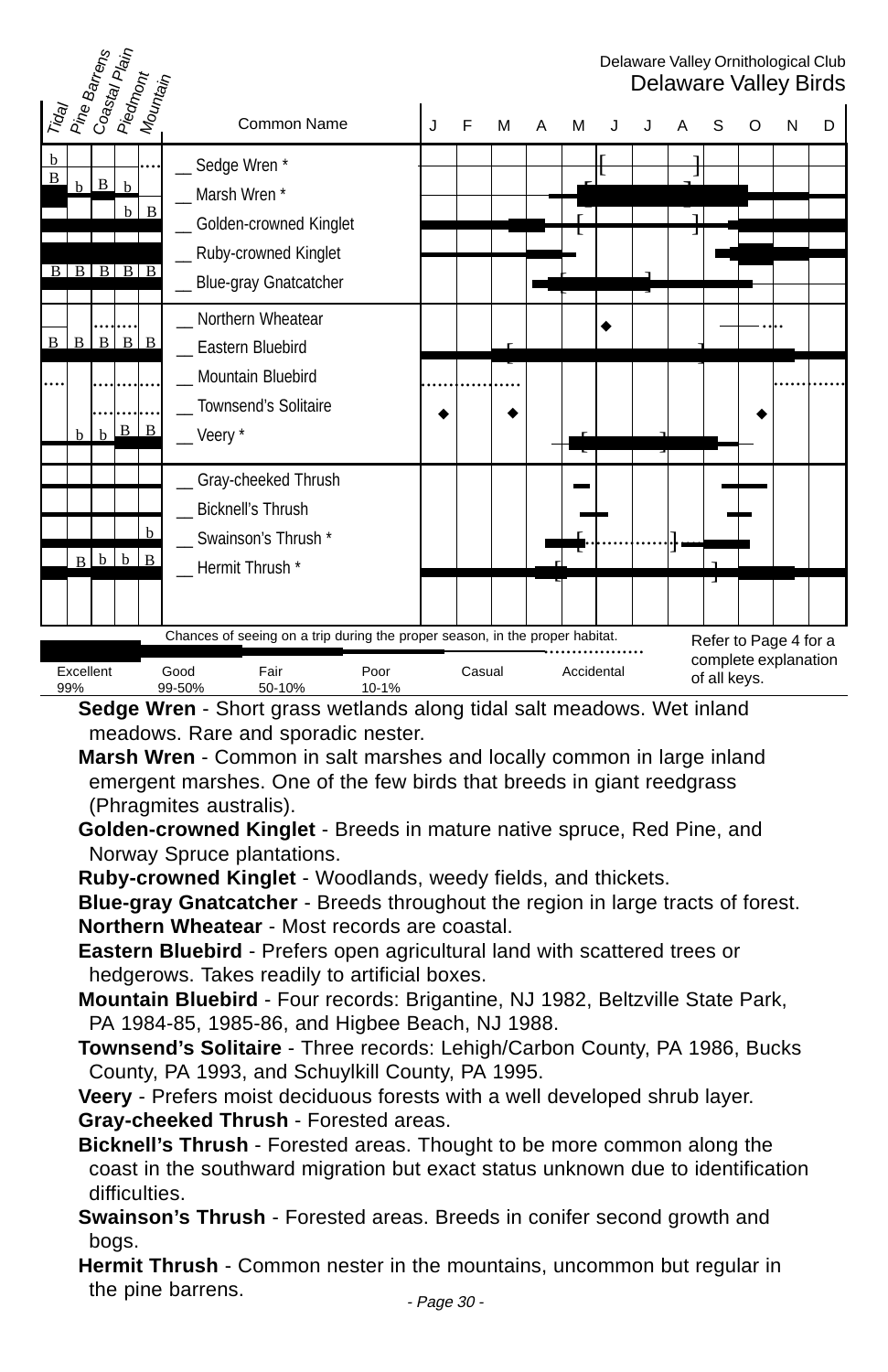| Pine Barrens<br>Co <sub>astal</sub> Pl <sub>ain</sub>                                            |                                                                                                       |   |   |   |   |   |  |   |   |   |   | Delaware Valley Ornithological Club<br>Delaware Valley Birds |
|--------------------------------------------------------------------------------------------------|-------------------------------------------------------------------------------------------------------|---|---|---|---|---|--|---|---|---|---|--------------------------------------------------------------|
| Piedmont<br>Mounta <sub>in</sub><br>Trag                                                         | Common Name                                                                                           | J | F | м | A | M |  | А | S | O | N | D                                                            |
| B<br>B.<br>B<br>$B \mid B \mid B \mid B$<br>$\mathbf{B}$<br>$\mathbf{B}$<br>$B \mid B$<br>B<br>B | _ Wood Thrush *<br>Fieldfare<br>_ American Robin<br>Varied Thrush<br>_Gray Catbird                    |   |   |   |   |   |  |   |   |   |   |                                                              |
| B<br>B<br>ВI<br>$B \mid B$<br>$B \mid B \mid B$<br>B<br>R<br>$B$ $B$ $B$ $B$<br>B                | Northern Mockingbird<br>_Sage Thrasher<br>_ Brown Thrasher<br>_ European Starling<br>_ American Pipit |   |   |   |   |   |  |   |   |   |   |                                                              |
| B<br>B<br>B<br>B<br>B<br>$B \mid B$<br>B<br>$\vert$ B<br>$\overline{B}$<br>$\overline{B}$        | _ Bohemian Waxwing<br>_ Cedar Waxwing<br><b>Blue-winged Warbler</b>                                   |   |   |   |   |   |  |   |   |   |   |                                                              |
|                                                                                                  | Golden-winged Warbler<br>Tennessee Warbler                                                            |   |   |   |   |   |  |   |   |   |   |                                                              |

**Wood Thrush** - Forests and woodlots.

**Fieldfare** - One record: Bombay Hook NWR, DE 1969

- **American Robin** In winter, rare in mountains, common in southern part of range. Numbers vary with the severity of winter and the food supply.
- **Varied Thrush** Feeders and crab apple trees.
- **Gray Catbird** Thickets. Primarily coastal in winter.
- **Northern Mockingbird** Non-forested habitats with shrubs and trees.
- **Sage Thrasher** Three records: Barnegat, NJ 1949, Bombay Hook NWR, DE 1985, and Spring Lake, NJ 1990.
- **Brown Thrasher** Thickets and woodland edges, declining. Primarily coastal in winter.

**European Starling** - Throughout area.

**American Pipit** - Plowed or short grass fields and mudflats.

**Bohemian Waxwing** - Wooded edges near fruit trees.

**Cedar Waxwing** - Wooded edges, cedars, and near fruiting trees.

**Blue-winged Warbler** - Second growth woods, power line cuts, and thickets.

**Golden-winged Warbler** - Low scrubby cut over areas with small trees. Rare spring migrant. Hybrids with Blue-winged Warbler are regular in breeding areas and migration.

**Tennessee Warbler** - Woodlands, high in oak trees. Often resorts to weeds in fall.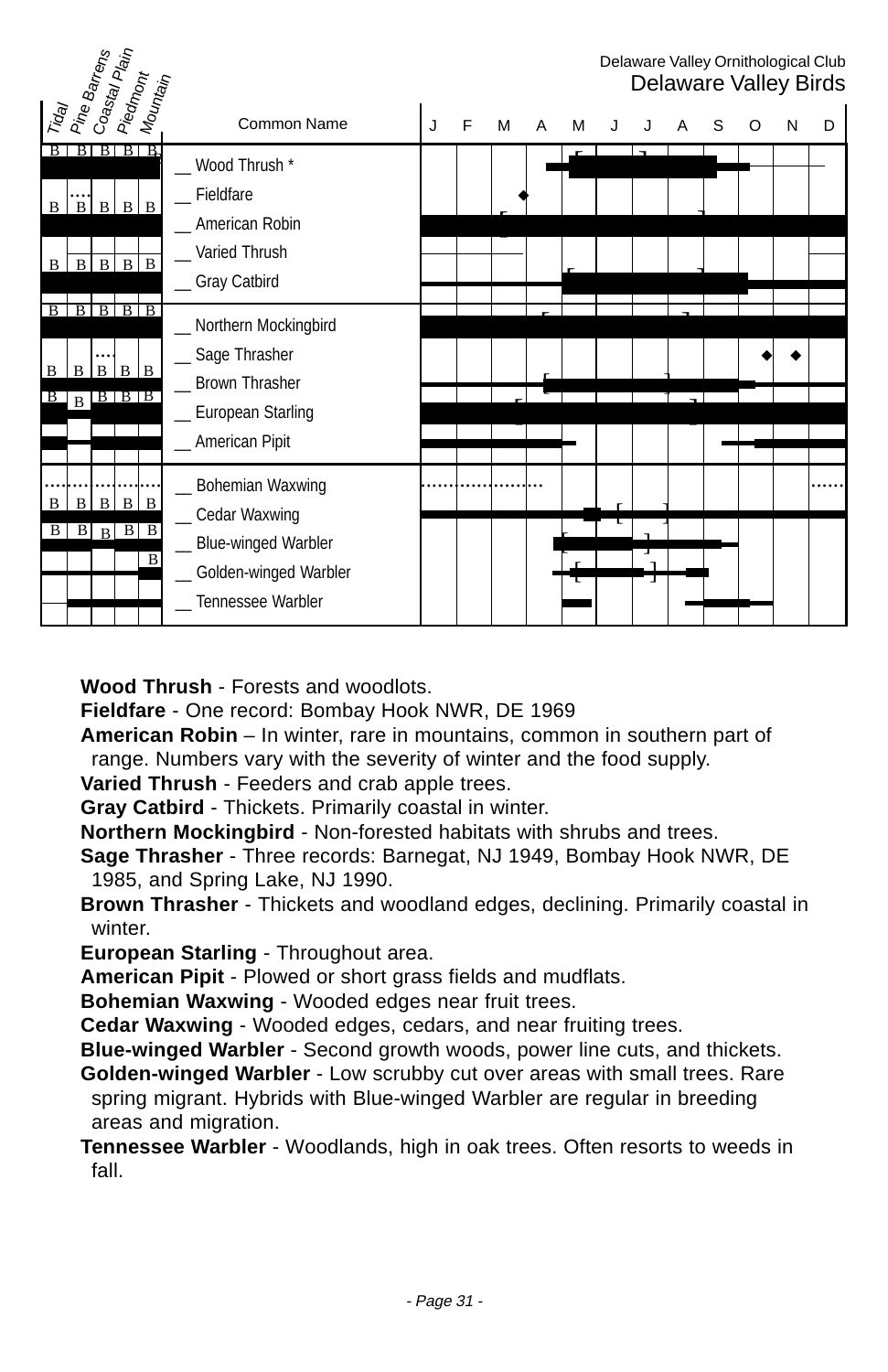| Tuay<br>Pine Barrens<br>Coastay Plain<br>Piedmont<br>Mountain |                                                                                                                                   |   |        |   |   |   |            |   |              |   |                                               | Delaware Valley Ornithological Club<br>Delaware Valley Birds |
|---------------------------------------------------------------|-----------------------------------------------------------------------------------------------------------------------------------|---|--------|---|---|---|------------|---|--------------|---|-----------------------------------------------|--------------------------------------------------------------|
|                                                               | Common Name                                                                                                                       | J | F      | M | A | M |            |   |              | O | N                                             | D                                                            |
| $\mathbf{B}$<br>$B \mid B$<br>B<br>B<br>R<br>B<br>B           | Orange-crowned Warbler<br>Nashville Warbler<br>_ Virginia's Warbler<br>_ Northern Parula *<br>Yellow Warbler                      |   |        |   |   |   |            | T |              |   |                                               |                                                              |
| $B$ $B$<br>h<br>$_{\rm B}$<br>$\overline{B}$<br>ΤВ            | Chestnut-sided Warbler<br>_ Magnolia Warbler<br>_ Cape May Warbler<br>Black-throated Blue Warbler *<br>_ Yellow-rumped Warbler *  |   |        |   |   |   |            |   |              |   |                                               |                                                              |
| $\frac{1}{b}$ $\frac{1}{B}$<br>B<br>$\bf{B}$                  | _ Black-throated Gray Warbler<br><b>Black-throated Green Warbler *</b><br>Townsend's Warbler<br>_ Blackburnian Warbler*           |   |        |   |   |   |            |   |              |   |                                               |                                                              |
| Excellent<br>99%                                              | Chances of seeing on a trip during the proper season, in the proper habitat.<br>Good<br>Fair<br>Poor<br>99-50%<br>50-10%<br>10-1% |   | Casual |   |   |   | Accidental |   | of all keys. |   | Refer to Page 4 for a<br>complete explanation |                                                              |

**Orange-crowned Warbler** - Low brushy areas, particularly in goldenrod fields in fall. Primarily coastal.

**Nashville Warbler** - Brushy areas but can be high in trees during migration.

**Virginia's Warbler** - One record: Island Beach State Park, NJ 1962.

**Northern Parula** - Woodlots. Has a preference for sycamore trees. Increasing breeder.

**Yellow Warbler** - Low trees and shrubs. Near wet areas, often in willows.

**Chestnut-sided Warbler** - Open woodlands, scrub areas, and recent clear cuts.

**Magnolia Warbler** - Woodlands, often low in trees, and shrubs.

**Cape May Warbler** - Woodlands. Prefers conifers.

**Black-throated Blue Warbler** - Deciduous woodlands and rhododendron thickets, often low.

**Yellow-rumped Warbler** - Woodland species in migration. Abundant in coastal bayberries in fall through spring, although numbers vary with the severity of the weather. Uncommonly winters inland.

**Black-throated Gray Warbler** - Mostly coastal in fall.

**Black-throated Green Warbler** - Woodlands during migration. Localized breeder in cedar swamps in the pine barrens.

**Townsend's Warbler** - Accidental.

**Blackburnian Warbler** - Woodlands, high in trees during migration. Often nests in hemlocks.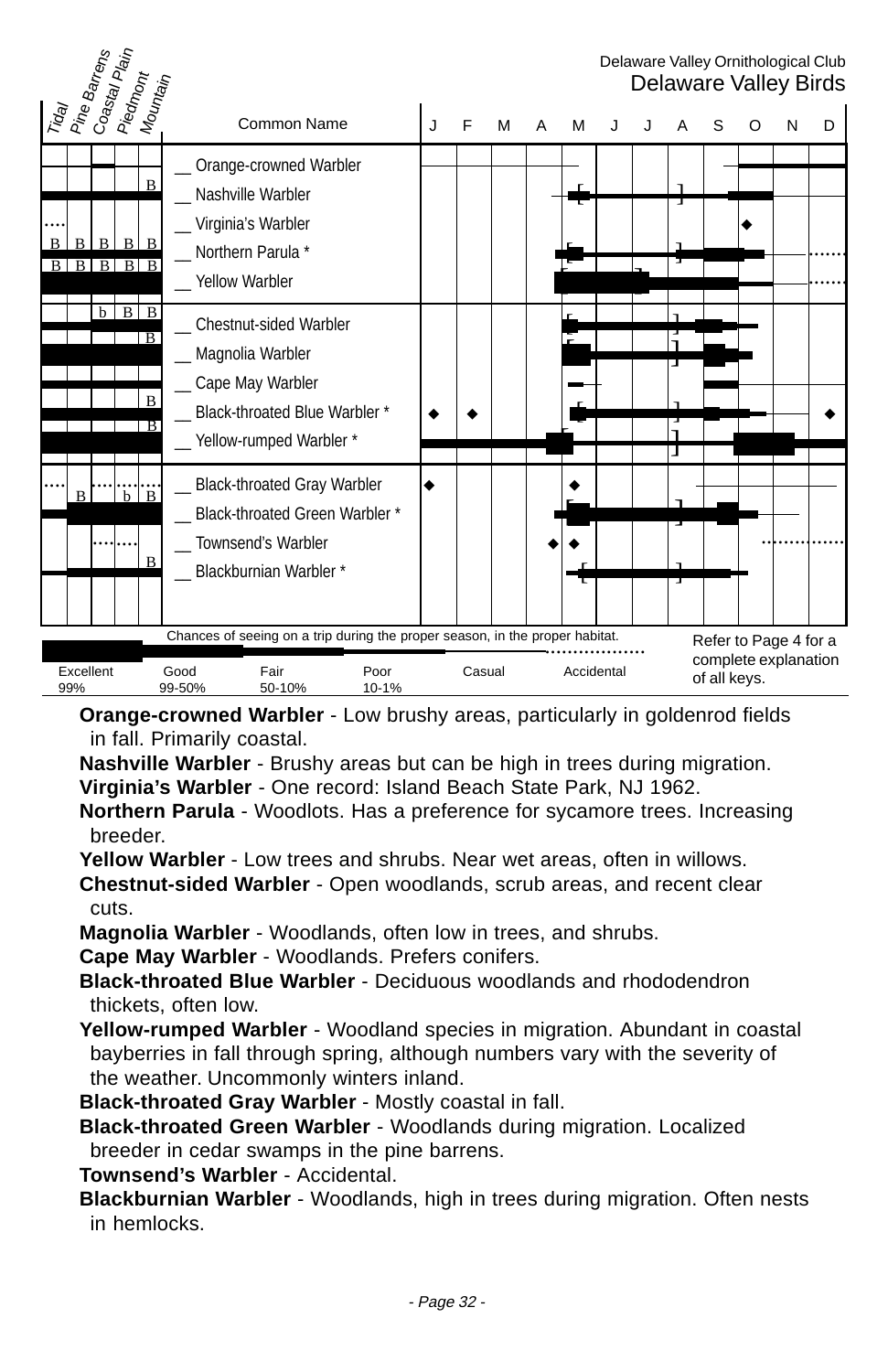

**Yellow-throated Warbler** - Early migrant. Nests in sycamores by rivers. Locally common in south; expanding range northwards.

**Pine Warbler** - Pine and pine/oak woodlands, occasionally pine plantations. Uncommon in migration away from breeding grounds.

**Kirtland's Warbler**– One record: Berks County, PA 1996.

**Prairie Warbler** - Brushy areas and fields of second growth. Powerline cuts. **Palm Warbler** - Thickets, woodland edges, weeds, and open ground—often high in trees in spring.

**Bay-breasted Warbler** - Woodlands, oaks.

**Blackpoll Warbler** - Woodlands. One of the last spring migrants.

**Cerulean Warbler** - Mature deciduous woodlands. Likes sycamore trees near streams and rivers. Very local breeder. White Clay Creek State Park, DE, Delaware River Valley above Yardley, PA, and Marshalls Creek, PA north. Rare in migration.

**Black-and-white Warbler** - Woodlands. Uncommon nester in the piedmont.

**American Redstart** - Deciduous woods. Erratic breeder south of the mountains.

**Prothonotary Warbler** - Wet woods with standing water. Cavity nester, often over water. Rare migrant away from breeding grounds. Breeds on the periphery of the pine barrens, but generally absent in the center of the pine barrens.

**Worm-eating Warbler** - Thick woods. Nests on banks and hillsides. Very local breeder on coastal plain of New Jersey.

**Swainson's Warbler** - Low in wet woods in south; recent records from Cape May, NJ.

**Ovenbird** - Woodlands. Often seen low or on the ground. Deer impacted.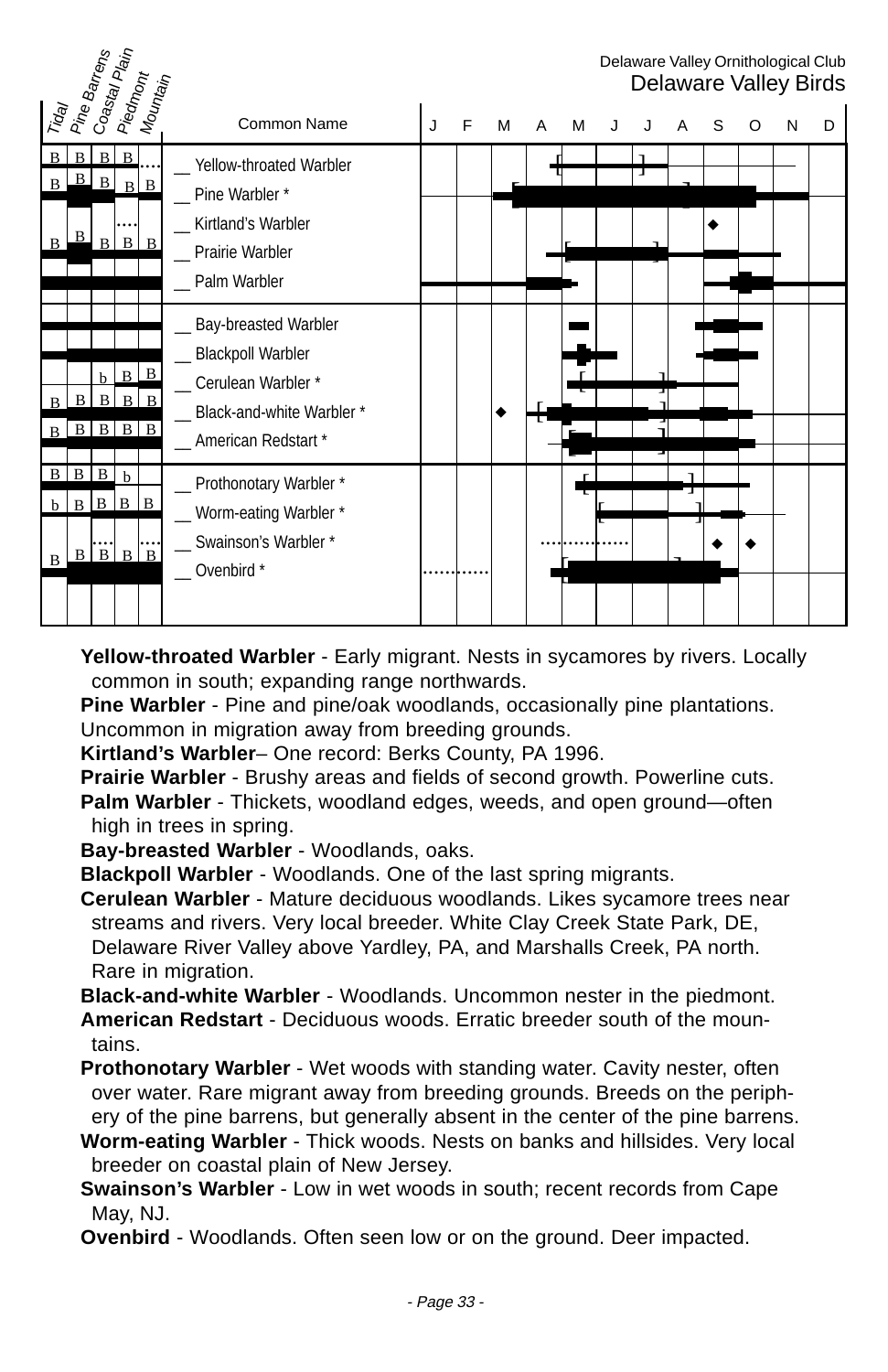

**Northern Waterthrush** - Swampy woodlands and streams. Erratic breeder south of the mountains.

- **Louisiana Waterthrush** Swampy woodlands and streams. Local breeder on the piedmont and coastal plain.
- **Kentucky Warbler** Moist woodlands with dense undergrowth. Losing ground due to habitat loss. Very uncommon in migration. Deer impacted.
- **Connecticut Warbler** Fall migrant. Likes low brushy areas: particularly goldenrod and ragweed. Cape May, NJ and Palmyra, NJ are preferred locations.
- **Mourning Warbler** Seen spring and fall. Likes low brushy areas and goldenrod and ragweed. Cape May, NJ and Palmyra, NJ are preferred locations.

**MacGillivray's Warbler**– One record: Cape May, NJ 1997-98.

- **Common Yellowthroat** Low brushy areas, swamps, and marshes.
- **Hooded Warbler** Wet areas with dense undergrowth and moist deciduous woods, especially rhododendron and mountain laurel thickets. Deer impacted. **Wilson's Warbler** - Low dense understory and deciduous woodlands.

**Canada Warbler** - Low scrubby areas, often in wet woods.

- **Yellow-breasted Chat** Low scrubby areas, hedgerows, and second growth powerline cuts. Declining in area.
- **Summer Tanager** Found in deciduous woods on migration. Breeds in open mature pine-oak woods in south.
- **Scarlet Tanager** Deciduous woods throughout area
- **Western Tanager** Usually with fall and winter robin flocks. Occurrence almost annual.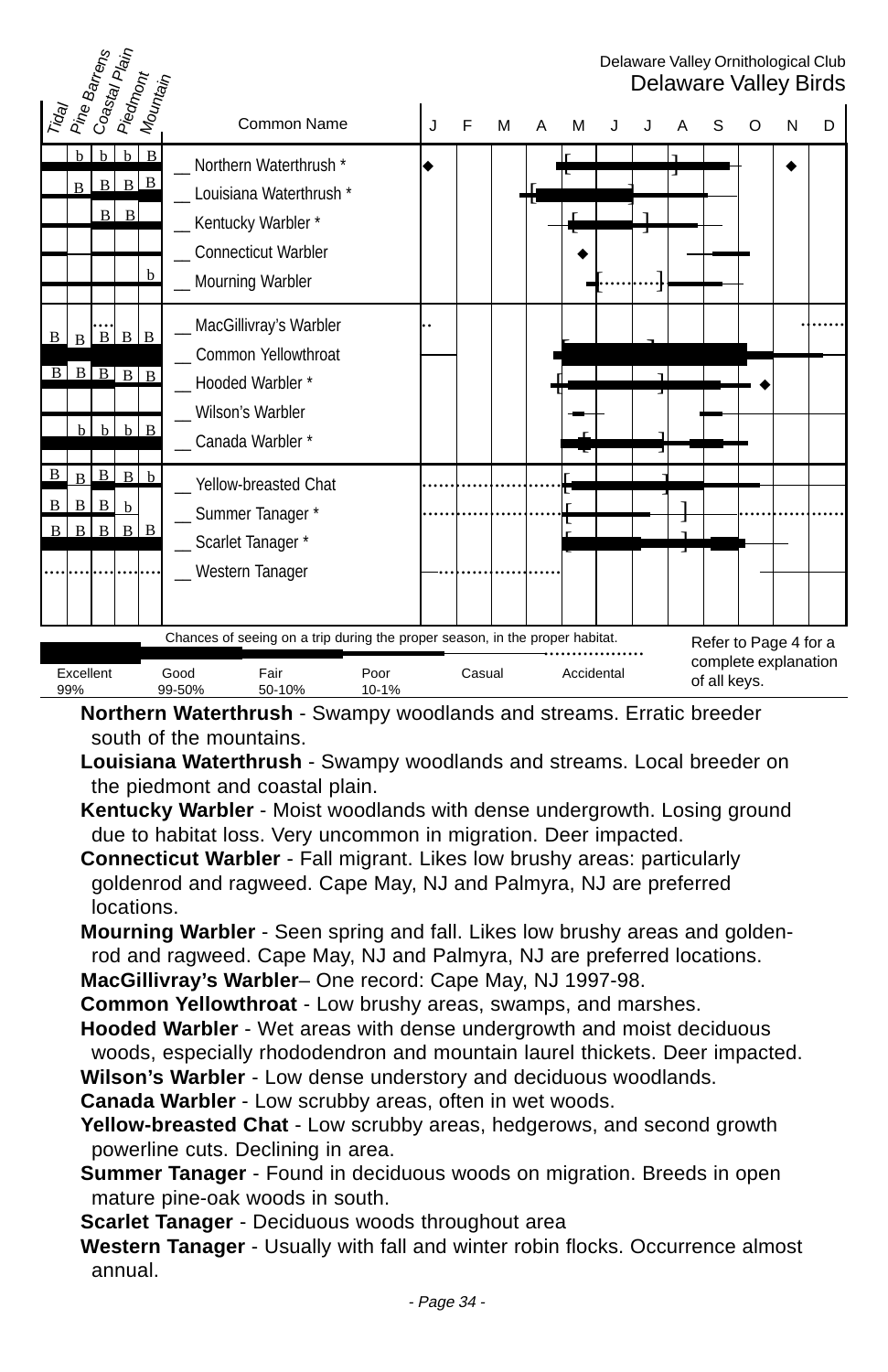| Traal<br>Pine Barrens<br>Coastal Piain<br>- Riedmont<br>- Mountain |   |                                             |                   |   |                                                                                                                 |   |   |   |   |   |  |   |   |   |   | Delaware Valley Ornithological Club<br>Delaware Valley Birds |
|--------------------------------------------------------------------|---|---------------------------------------------|-------------------|---|-----------------------------------------------------------------------------------------------------------------|---|---|---|---|---|--|---|---|---|---|--------------------------------------------------------------|
|                                                                    |   |                                             |                   |   | Common Name                                                                                                     | J | F | м | A | м |  | Α | S | O | N | D                                                            |
| $\mathbf{B}$                                                       |   | $B \mid B$                                  | $B \mid B$        |   | Green-tailed Towhee<br>_ Spotted Towhee<br>Eastern Towhee<br>Cassin's Sparrow<br>Bachman's Sparrow              |   |   |   |   |   |  |   |   |   |   |                                                              |
| $\mathbf B$<br> B                                                  | B | $B \mid B \mid B \mid B$<br>$b$ $B$ $B$ $B$ | $B \mid B \mid B$ |   | _ American Tree Sparrow<br>_ Chipping Sparrow<br>_Clay-colored Sparrow<br>_ Field Sparrow<br>_ Vesper Sparrow*  |   |   |   |   |   |  |   |   |   |   |                                                              |
| b                                                                  |   | B<br>$\overline{B}$                         | B<br>$B$ $B$      | B | Lark Sparrow<br><b>Black-throated Sparrow</b><br>_ Lark Bunting<br>_ Savannah Sparrow *<br>Grasshopper Sparrow* |   |   |   |   |   |  |   |   |   |   |                                                              |

**Green-tailed Towhee** - Winter visitor.

**Spotted Towhee** - Several New Jersey records.

**Eastern Towhee** - Low understory and scrub at wood edges.

**Cassin's Sparrow** - One record: Island Beach State Park, NJ, banded, 1961. **Bachman's Sparrow** - One record: Atsion, NJ 1957.

**American Tree Sparrow** - Brushy fields and wood edges. Declining.

**Chipping Sparrow** - Woodland edges and clearings. Much rarer northward in winter.

**Clay-colored Sparrow** - Scrubby fields and feeders. Increasingly reported. **Field Sparrow** - Brushy fields, edges, and power line cuts.

**Vesper Sparrow** - Field edges and power line cuts. Few sites remain in south. Needs extensive open fields. Much more common breeder in Lehigh River Valley.

**Lark Sparrow** - Brushy fields, edges, and fields.

**Black-throated Sparrow** - Two records: New Brunswick, NJ 1961-1962 and Cherry Hill, NJ 1992-1993.

**Lark Bunting** - Accidental.

**Savannah Sparrow** - Open fields with low grass. More common northward in breeding season and more common southward in winter.

**Grasshopper Sparrow** - Scarce. Grassy and weedy fields. Losing habitat in area. Good during breeding season in the Lehigh Valley.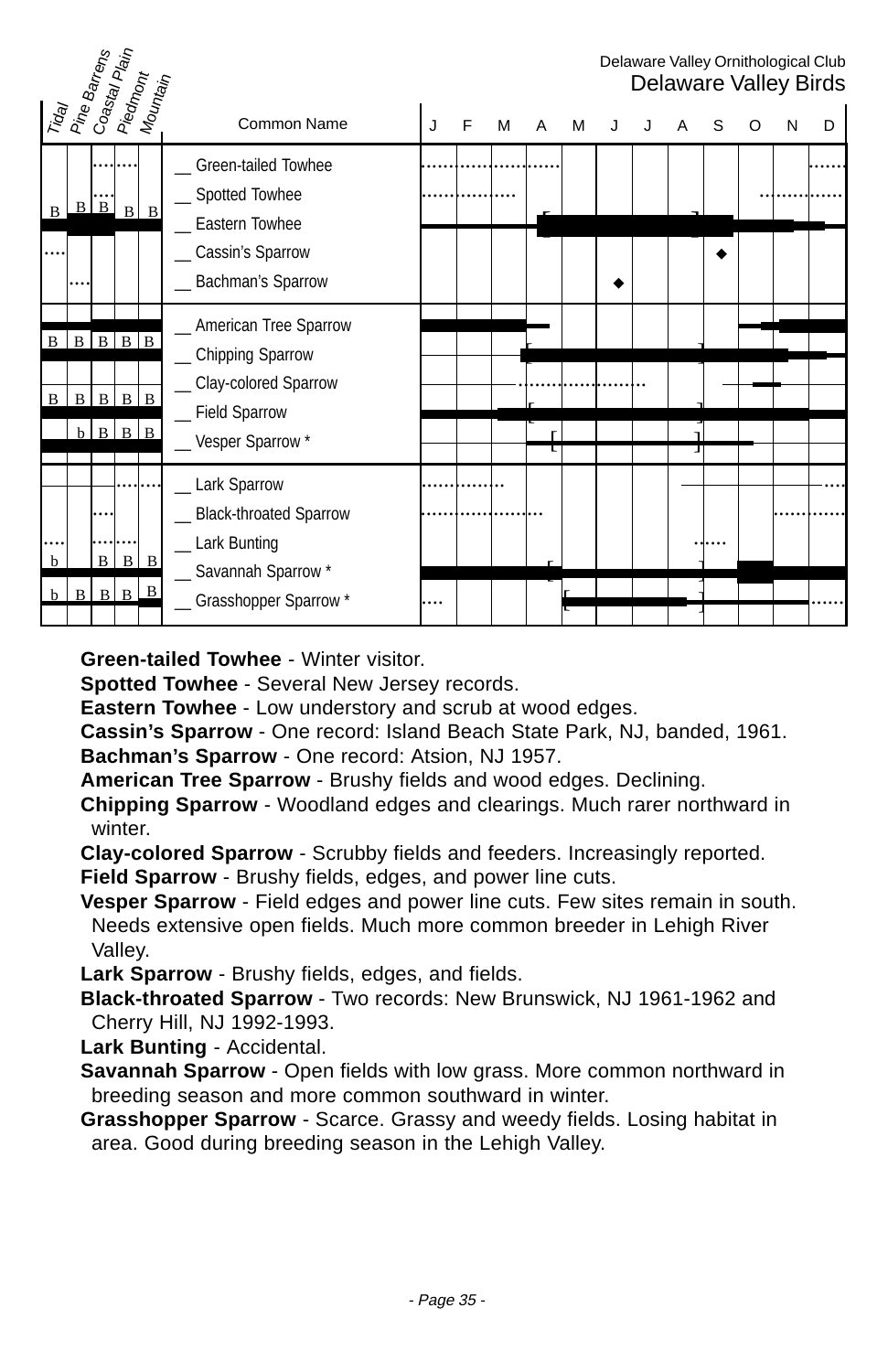|                                                    | Pine Barrens<br>  Coastal Plain |                                   |                     |                                                                                                                                         |   |        |   |   |            |  |              |   |                                               | Delaware Valley Ornithological Club<br><b>Delaware Valley Birds</b> |
|----------------------------------------------------|---------------------------------|-----------------------------------|---------------------|-----------------------------------------------------------------------------------------------------------------------------------------|---|--------|---|---|------------|--|--------------|---|-----------------------------------------------|---------------------------------------------------------------------|
| Trag                                               |                                 | Piedmont<br>  Mountain            |                     | Common Name                                                                                                                             | J | E      | M | A | М          |  |              | O | N                                             | D                                                                   |
| $\mathbf{h}$<br>h<br>$\mathbf{B}$<br>$\mathbf{B}$  |                                 | b                                 | $\mathbf b$         | Henslow's Sparrow *<br>Le Conte's Sparrow<br>_ Nelson's Sharp-tailed Sparrow<br>_ Saltmarsh Sharp-tailed Sparrow*<br>_ Seaside Sparrow* |   |        |   |   |            |  |              |   |                                               |                                                                     |
| $\overline{B}$<br>$\overline{B}$<br>$\vert$ B<br>B | $\mathbf{B}$                    | $B \mid B \mid B$<br>$\mathbf{R}$ | B<br>$\overline{B}$ | _ Fox Sparrow<br>_ Song Sparrow<br>Lincoln's Sparrow<br>_ Swamp Sparrow<br>_ White-throated Sparrow *                                   |   |        |   |   |            |  |              |   |                                               |                                                                     |
|                                                    |                                 |                                   | B                   | _ Harris's Sparrow<br>White-crowned Sparrow<br>Golden-crowned Sparrow<br>_ Dark-eyed Junco*<br>Lapland Longspur                         |   |        |   |   |            |  |              |   |                                               |                                                                     |
| Excellent<br>99%                                   |                                 |                                   |                     | Chances of seeing on a trip during the proper season, in the proper habitat.<br>Good<br>Fair<br>Poor<br>99-50%<br>50-10%<br>10-1%       |   | Casual |   |   | Accidental |  | of all keys. |   | Refer to Page 4 for a<br>complete explanation |                                                                     |

**Henslow's Sparrow** - Grassy fields with scattered brush and small trees. Probably extirpated as a breeder.

**Le Conte's Sparrow** - Grassy fields and wet meadows.

**Nelson's Sharp-tailed Sparrow** – Very little information available since the split from Saltmarsh Sharp-tailed Sparrow. Spartina marsh with scattered shrubs. Casual fall migrant inland in wet meadows.

**Saltmarsh Sharp-tailed Sparrow** – Spartina marsh with scattered shrubs. Migration timing and overall status is unclear.

**Seaside Sparrow** - Salt and brackish marshes.

**Fox Sparrow** - Brushy edges and thickets. Often at feeders in winter. Poor in the piedmont and casual in the mountains in winter.

**Song Sparrow** - Brushy, often wet areas near water.

**Lincoln's Sparrow** - Brushy areas and thickets.

**Swamp Sparrow** - Wet areas. Marshes and scrubby fields.

**White-throated Sparrow** - Brushy fields, edges, woodlots, and feeders in winter. Local breeder in the Pocono Mountains.

**Harris's Sparrow** - Hedgerows, brushy fields with trees, feeders.

**White-crowned Sparrow** - Hedgerows and brushy fields with small trees.

**Golden-crowned Sparrow** - Five regional records.

**Dark-eyed Junco** - Feeders, woodlots, brushy edges, and fields.

**Lapland Longspur** - Open fields, particularly manured fields. Often with Horned Larks and Snow Buntings.

- Page 36 -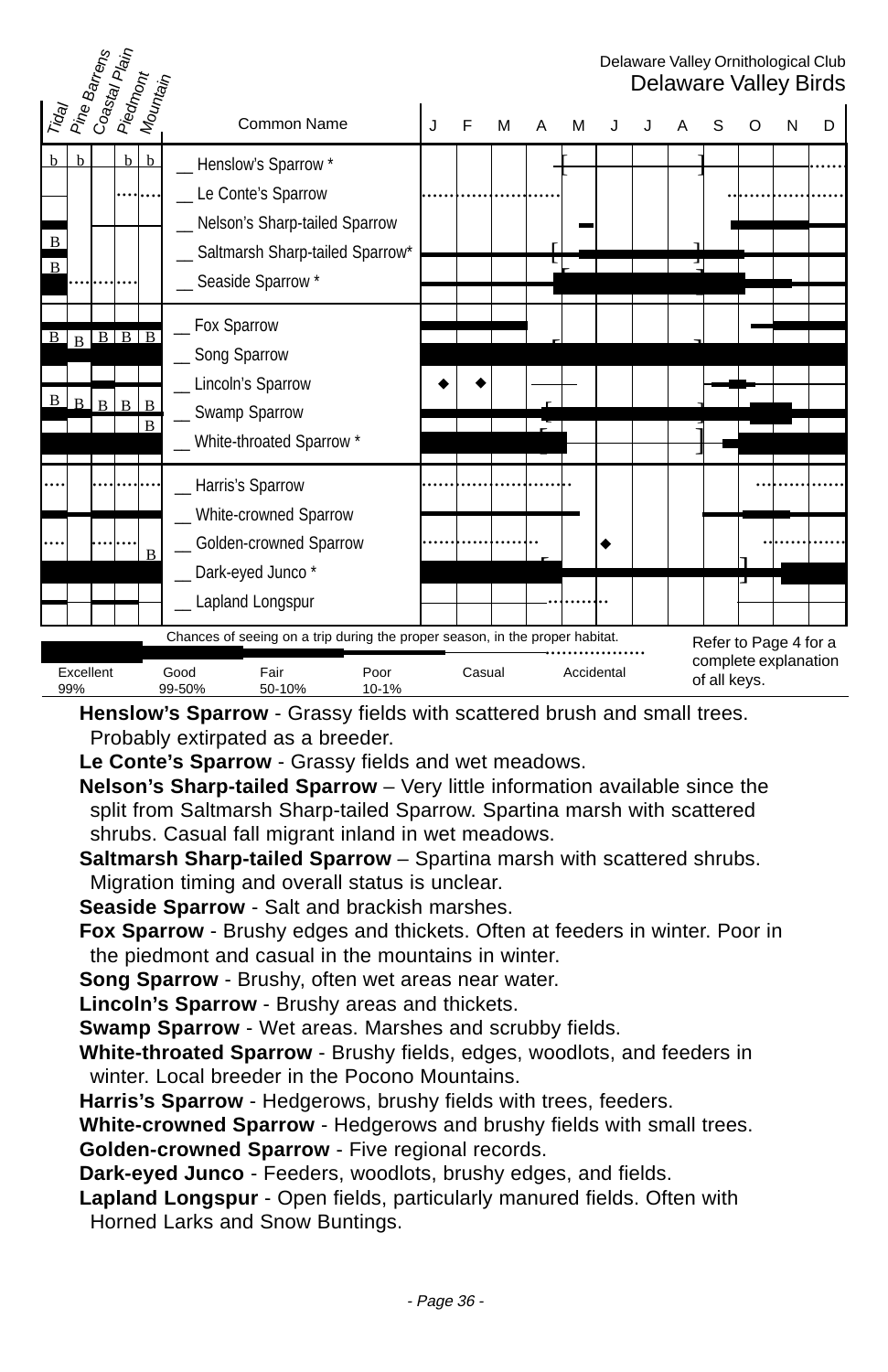

**Smith's Longspur** - Two records: Cape May, NJ 1991 and Island Beach, NJ 1995.

**Chestnut-collared Longspur** - Two records: Cape May, NJ 1980 and Sandy Hook, NJ 1984.

**Snow Bunting** - Open fields, particularly manured fields, lake shores, coastal dunes, and rocky coasts. Often with Horned Larks.

**Northern Cardinal** - Feeders, woodlands, thickets, and edges.

**Rose-breasted Grosbeak** - Deciduous woodlands. Rare breeder in Philadelphia, PA area.

**Black-headed Grosbeak** - Usually seen at feeders in winter.

**Blue Grosbeak** - Low brushy areas, hedgerows, and second growth. Erratic breeder on piedmont. Common in the south.

**Lazuli Bunting** - One record: Chester County, PA 1975.

**Indigo Bunting** - Woodland edges and scrubby areas.

**Painted Bunting** - Recent records frequently at feeders in winter.

**Dickcissel** - Recent increases as migrant. Mostly at feeders in winter or herbaceous fields in summer.

**Bobolink** - Grassy fields and meadows in spring and summer. Scarce breeder on coastal plain. Can be abundant in coastal marshes in fall migration.

**Red-winged Blackbird** - Throughout area, mainly marshes but has started to use open fields due to expansion of range. Millions winter on coastal plain and tidal marshes south of the Commodore Barry Bridge. Sporadic northward in winter.

**Eastern Meadowlark** - Grassy fields, pastures, and manured fields. Reduced numbers in winter northward. Declining due to habitat loss.

**Western Meadowlark** - Prefers short grass.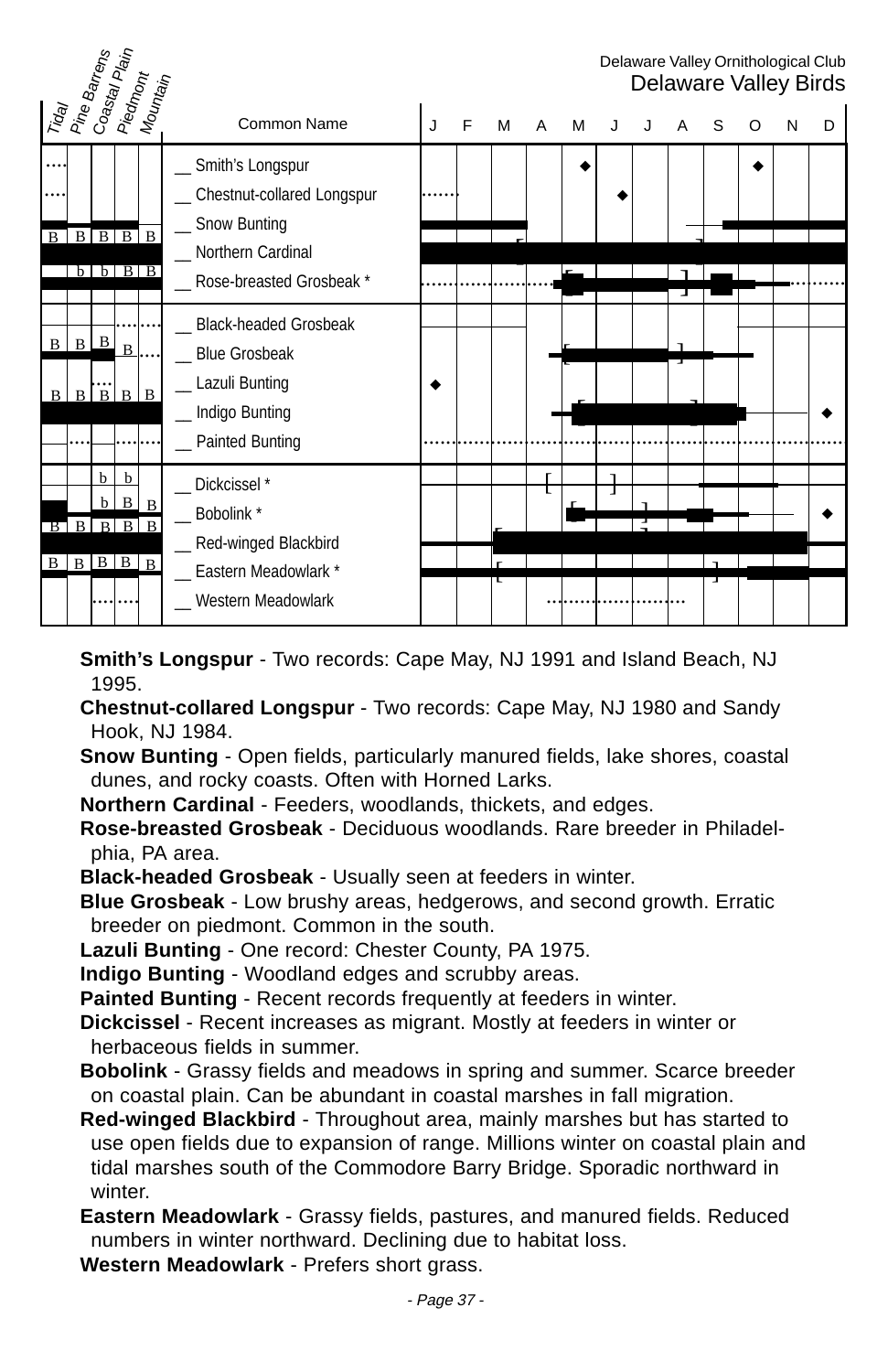| Trdal<br>  Pine Barrens                              |                |              | Coastal Plain<br>  Piedmo <sub>nt</sub> | Mountain       |                                                                                               |   |        |   |   |            |   |   |   |                                                               |   |   | Delaware Valley Ornithological Club<br>Delaware Valley Birds |
|------------------------------------------------------|----------------|--------------|-----------------------------------------|----------------|-----------------------------------------------------------------------------------------------|---|--------|---|---|------------|---|---|---|---------------------------------------------------------------|---|---|--------------------------------------------------------------|
|                                                      |                |              |                                         |                | Common Name                                                                                   | J | F      | M | A | М          | J |   | А | S                                                             | O | N | D                                                            |
|                                                      |                |              |                                         |                | Yellow-headed Blackbird<br>Rusty Blackbird                                                    |   |        |   |   |            |   |   |   |                                                               |   |   |                                                              |
| $\mathbf{B}$                                         | B <sub>1</sub> | $\mathbf{B}$ | B.                                      |                | _Brewer's Blackbird                                                                           |   |        |   |   |            |   |   |   |                                                               |   |   |                                                              |
| ΠB                                                   |                |              |                                         |                | Common Grackle<br>Boat-tailed Grackle *                                                       |   |        |   |   |            |   |   |   |                                                               |   |   |                                                              |
| $\mathbf{B}$                                         | $\overline{B}$ | $\mathbf{B}$ | $B$ $B$                                 |                | _ Brown-headed Cowbird                                                                        |   |        |   |   |            |   |   |   |                                                               |   |   |                                                              |
| $\bf{B}$                                             |                |              | $B$ $B$ $B$ $B$                         |                | _Orchard Oriole                                                                               |   |        |   |   |            |   |   |   |                                                               |   |   |                                                              |
| B                                                    | R              | $\mathbf{B}$ | $\vert$ B                               | B              | _ Bullock's Oriole<br>_ Baltimore Oriole                                                      |   |        |   |   |            |   |   |   |                                                               |   |   |                                                              |
|                                                      |                |              | $\ddotsc$                               |                | $\_$ Brambling                                                                                |   |        |   |   |            |   | J |   |                                                               |   |   |                                                              |
|                                                      |                |              |                                         | $\mathbf B$    | Pine Grosbeak                                                                                 |   |        |   |   |            |   | ٦ |   |                                                               |   |   |                                                              |
| $\mathbf B$                                          | <sub>B</sub>   | B            | $\mathbf{B}$                            | $\overline{B}$ | _ Purple Finch *<br><b>House Finch</b>                                                        |   |        |   |   |            |   | Τ |   |                                                               |   |   |                                                              |
|                                                      | b              | h            |                                         |                | _Red Crossbill                                                                                |   |        |   |   |            |   |   |   |                                                               |   |   |                                                              |
|                                                      |                |              |                                         |                |                                                                                               |   |        |   |   |            |   |   |   |                                                               |   |   |                                                              |
| Excellent<br>Fair<br>Good<br>99%<br>99-50%<br>50-10% |                |              |                                         |                | Chances of seeing on a trip during the proper season, in the proper habitat.<br>Poor<br>10-1% |   | Casual |   |   | Accidental |   |   |   | Refer to Page 4 for a<br>complete explanation<br>of all keys. |   |   |                                                              |

**Yellow-headed Blackbird** - Usually with large flocks of blackbirds in winter. Annual in Salem County, NJ blackbird flocks.

**Rusty Blackbird** - Wet wooded areas and along wooded stream edges. Generally winters south on costal plain.

**Brewer's Blackbird** - Very localized farmyards and pastures containing cows or horses. Leipzig, DE, and Salem County, NJ.

**Common Grackle** - Common throughout area. Nests more often in conifers especially Norway Spruce. Millions winter on coastal plain and tidal marshes south of the Commodore Barry Bridge. Sporadic northward in winter.

**Boat-tailed Grackle** - Salt marshes and vicinity. Delaware Bay from about Salem, NJ and Woodland Beach, DE southward.

**Brown-headed Cowbird** - In most habitats throughout area. Hundreds of thousands winter on coastal plain and tidal marshes south of the Commodore Barry Bridge. Sporadic northward in winter.

**Orchard Oriole** - Open woods and woodland edges.

**Bullock's Oriole** - One record: Blue Marsh Lake, Berks County, PA 1994.

**Baltimore Oriole** - Open woods and woodland edges.

**Brambling** - One record: Hunterdon County, NJ 1952.

**Pine Grosbeak** - Woodlands and hedgerows with fruiting plants. Irruptive.

**Purple Finch** - Regular winter visitor to deciduous woods and feeders. Fre-

quently feeds on seeds of White Ash and Tulip Poplar trees.

**House Finch** - Common visitor to feeder.

**Red Crossbill** - Infrequent winter visitor. Feeds on seeds of coniferous trees. Irruptive.